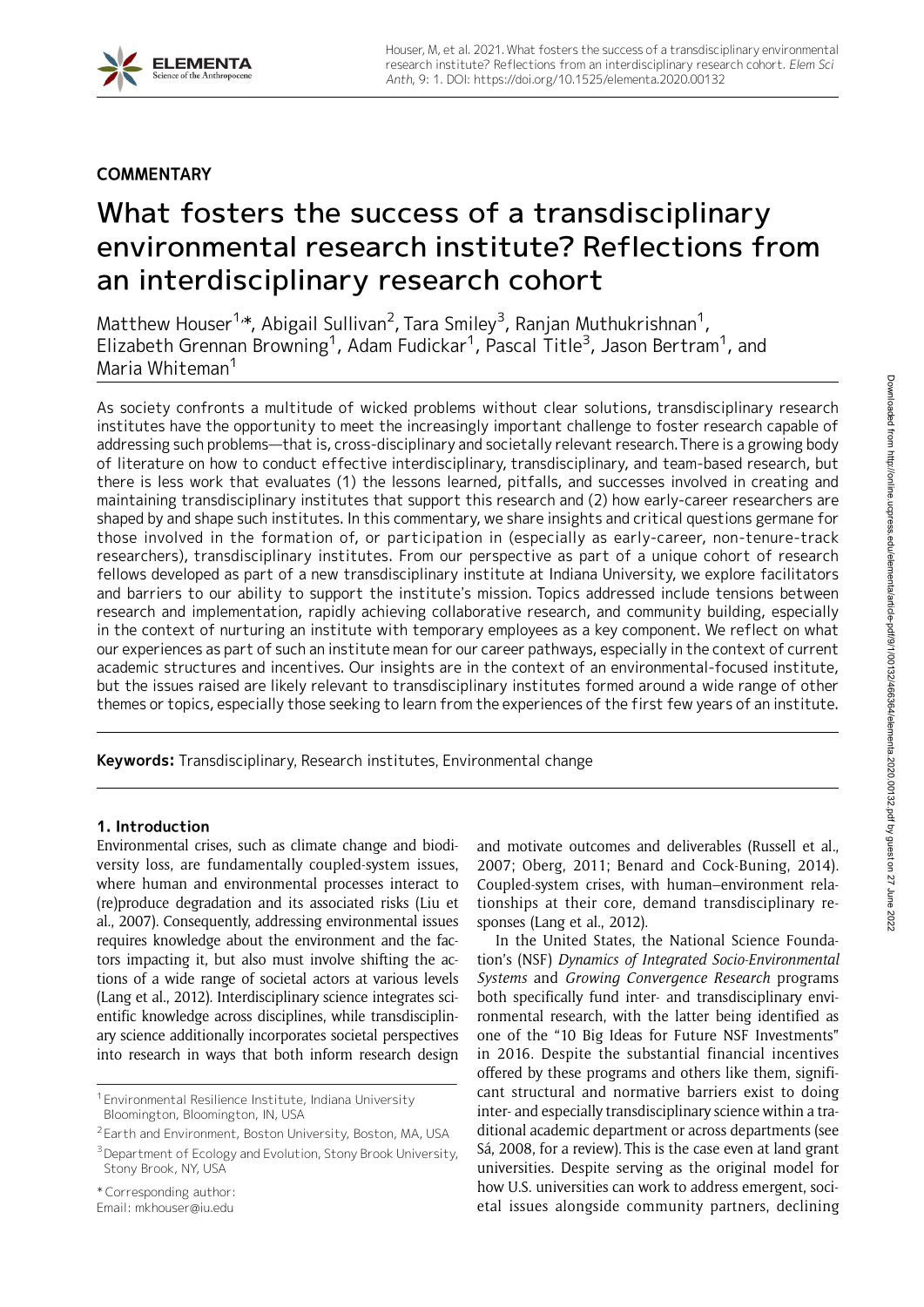government funding has encouraged many land grants to pursue a more traditional research model (Kopp, 2021). Furthermore, disciplinary-specific science remains the guiding model structuring most faculty's work at land grant universities (Kopp, 2021; Association of Public & Land-Grant Universities, 2019). The Kellogg Commission on the Future of State and Land-Grant Universities (1999) succinctly illustrate this in saying, "[P]art of the issue is ... society has problems, our institutions have 'disciplines'" (p. 9).

The common response to these barriers within universities has been to create new transdisciplinary research centers and institutes, which can provide the physical structure, culture, and incentives that enable multidisciplinary and applied research to rapidly emerge (Sá, 2008; Hart et al., 2016; Hoffman and Axson, 2017). Specifically considering environmental and sustainability focused centers and institutes at universities, investment in the United States exceeds US\$500 million (Hart et al., 2016), and at least 20 such institutes exist across members of the Association of American Universities (Hoffman and Axson, 2017), with the majority being founded in the last 20 years. These institutes' structures, foci, strategies, and specific goals vary considerably, but they are generally united in their focus on achieving "real-world" change to address environmental/sustainability issues through collaborative research and engagement efforts (Hoffman and Axson, 2017). This points to the rapid and likely continued emergence of transdisciplinary, sustainability-focused institutes at U.S. universities.

Toward facilitating this emergence, a small but growing body of research has examined transdisciplinary research practices. One significant vein of literature focuses on the university-level and administrative barriers to undertaking inter- and transdisciplinary science (Cech and Rubin, 2004; Sá, 2008; Hoffman and Axson, 2017). Limited or unstable funding; competition with existing departments for scarce university resources; lack of top-down institutional support; a culture that rarely rewards problembased scientific studies (i.e., applied work); achieving buy-in to the mission of the institute from faculty and students, partially related to barriers in formalizing changes to teaching and research (and how these are evaluated); and making connections with local stakeholders are among the commonly noted university-level barriers to inter- and transdisciplinary research and institute creation (National Academies of Sciences, Engineering, and Medicine, 2005; Ledford, 2015; Hart et al., 2016; Hoffman and Axson, 2017).

Even after an institute is formed, organizational or interpersonal issues that hinder transdisciplinary research may persist. Such problems have included disciplinespecific terminologies preventing or limiting communication about an issue (Lélé and Norgaard, 2005; Norris et al., 2016), a "lack of respect" for social scientists' fields and methods (compared to natural scientists') reducing buy-in from the former (Ledford, 2015), and challenges with integrating or considering community-based stakeholders (Lang et al., 2012). Other studies emphasize the importance of strong institute leadership and the need for more

effective training for future leaders (Gordon et al., 2019; Boone et al., 2020). Across these studies of transdisciplinary and team science, a range of general methods, guidelines, or lessons have been offered toward overcoming these university- or team-based barriers. However, there are few articles that offer insight into the perspectives and experiences of a cohort of early-career researchers who have been tasked with conducting independent transdisciplinary research and fostering community within a nascent transdisciplinary institute.

In this commentary, we examine our own experiences as the inaugural cohort of multi- and interdisciplinary research fellows at Indiana University's (IU) Environmental Resilience Institute (ERI). Specifically, we provide practical insight into factors that have facilitated or constrained our ability to contribute to the success of a transdisciplinary, environmental institute during its initial 3 years of operation. We reflect on how the design of a transdisciplinary institute may actively help overcome barriers to promote transdisciplinary research and support the long-term success of the institute. Further, we explore how our participation in this institute has influenced our career trajectories and attitudes toward transdisciplinary research—in other words, how have we shaped the institute and how has it shaped us? In our reflections, we identify critical questions to consider for both (1) the effective design of current and future transdisciplinary, sustainability-focused institutes and (2) early-career researchers evaluating the costs and benefits of being part of transdisciplinary institutes and research. It is our hope that others in these spaces—those building or maintaining transdisciplinary institutes and early-career researchers navigating the trade-offs of transdisciplinary research—will expand this conversation with their own reactions and reflections. We begin by describing our transdisciplinary institute, the ERI.

### 2. Forming a transdisciplinary institute: IU's ERI

The ERI is an environmentally focused, research institution at IU Bloomington in the United States. The ERI was founded in 2017 as a component of the Prepared for Environmental Change (PfEC) Initiative, a project that received a 5-year, approximately US\$38 million grant from IU's Grand Challenge program. The ERI is explicitly placebased in its research focus and outreach and implementation goals. Its mission is to enhance the resilience of the Midwest region and especially the state of Indiana (including local municipalities/communities) to the impacts of environmental change. This regional/state-level approach makes the ERI somewhat unique from many other existing environmental institutes in the United States, which most often focus their work at the global or national scale (see Hoffman and Axson, 2017). The ERI defines resilience as the ability to adapt, withstand, or transform in the face of change, and the institute focuses on resilience to environmental change, such as climate change and biodiversity loss. Institute founders were driven by a sincere desire to see research emerge that would help local people and ecosystems better withstand coming environmental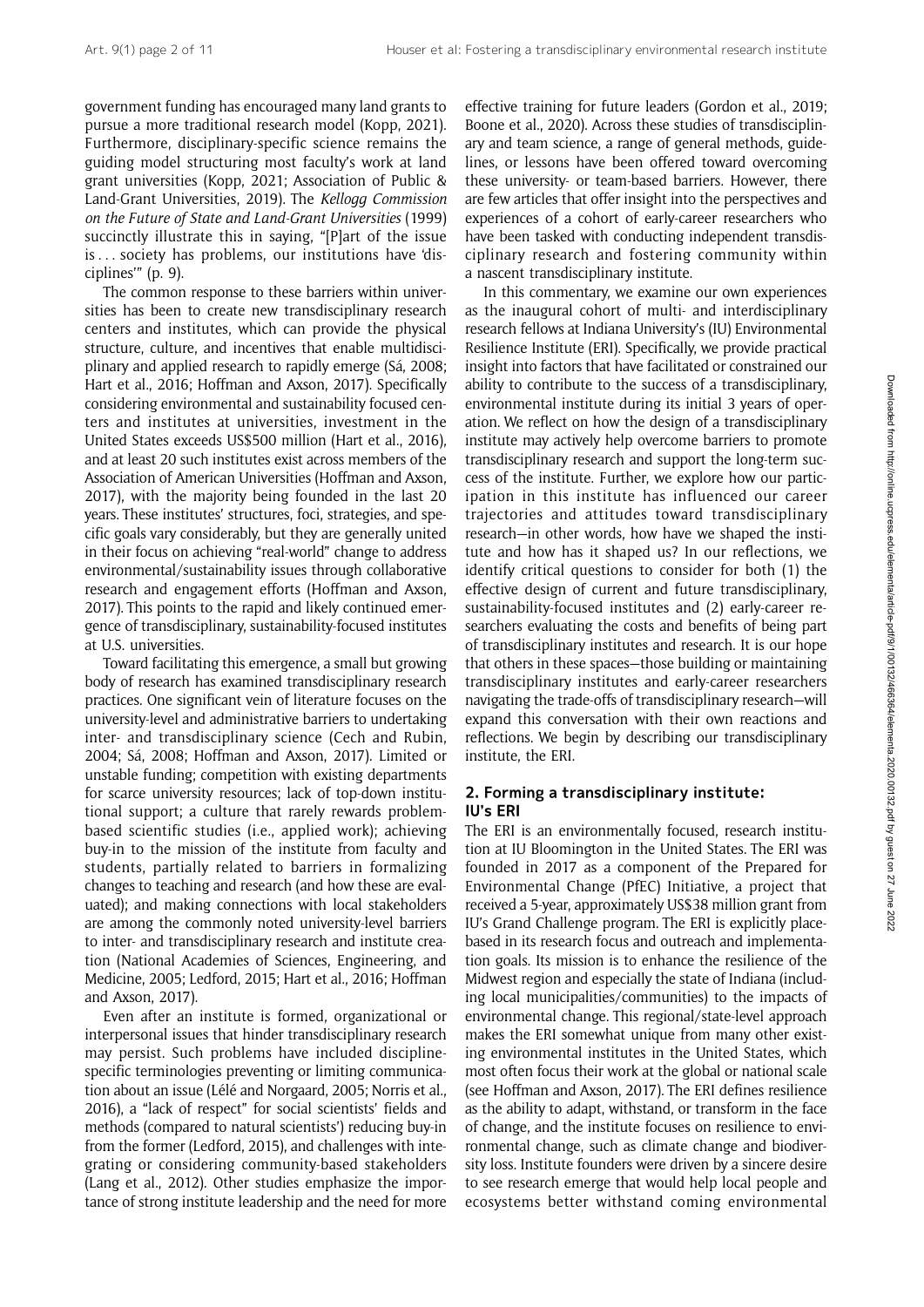challenges, and they came to the terminology of resilience during the proposal writing process.<sup>1</sup>

For the purposes of this article, we define the institute's success (and our own success as institute fellows) as measured by (1) core scientific achievements, including grants and publications; (2) research implementation and outreach with relevant communities in the Midwestern United States; and (3) building a within-institute community and culture that will help carve out an enduring niche for the institute within the university. These goals are structured to align with the professional needs of individual faculty and also facilitate the long-term financial viability of the ERI.

Toward achieving research and outreach goals, PfEC principal investigators (PIs) (IU faculty and staff) began cluster-hiring tenure-track faculty, research fellows (referred to as "fellows" hereafter), traditional postdoctoral researchers, and staff. Here, we focus on our own experiences as ERI fellows. The fellows program forms an important component of the institute's structure, and the fellows are independent researchers appointed directly to the ERI, rather than an existing university department. The program was developed by the original ERI steering committee in the hopes of (1) rapidly achieving a collaborative research program at the institute and (2) establishing a unique program to foster the next generation of transdisciplinary scholars. Fellows represented a cohort of scholars who were more likely to embrace the institute's model and who had the bandwidth, given their career stage, to immediately undertake new work.<sup>2</sup>

The 12 fellowships began in fall 2018, equally split across the natural and social dimensions of environmental change. Our cohort included six natural scientists, two social scientists, a historian, a legal scholar, an artist, and a business scholar. Our formal university title is "Research Scientist/Scholar," which is separate from the university's classification of postdoctoral scholars. Rather than being hired onto a specific project or having a senior PI to report to, each ERI fellow is given complete autonomy to determine their research agenda and pursue new collaborations and projects. Fellows are responsible for carrying out independent research or practice programs in our areas of expertise. One of the main distinctions of the fellows program from postdoctoral research programs (many fellows were previously traditional postdoctoral researchers) is that fellows are able to serve as PIs on internal and external grant proposals. It was the hope of the ERI that we would develop collaborative projects that might lead to us applying for external grant funding, but it was not required (to-date fellows have acquired approximately US\$2.5 million in external funding). We have no required teaching responsibilities, although some fellows chose to teach. Fellows also have no specific mentoring responsibilities, but many have mentored students (especially

undergraduate and master's students). Fellows were tasked with some ERI-related service (see Section 3.3 for service details in context). A subset of fellows received substantial start-up funds to be spent on researchrelated expenses at the fellows' discretion.

Since arriving on campus, we—the ERI fellows—have developed a unique, professional relationship across the cohort; conducted independent research; pursued a variety of novel collaborative research projects with other fellows, members of university departments, and external stakeholders; and several of us have produced practical deliverables aiming to improve the lives of the general public in Indiana and the Midwest.We have also encountered or can anticipate numerous barriers to both the success of our own work at the ERI and to the long-term functional capacity of the institute (and/or the fellows program itself). As largely early-career researchers, we have also experienced and navigated the often high and real costs of participating in transdisciplinary research to our longterm career goals. The remainder of this article is dedicated to drawing from these experiences to identify facilitators of and barriers to our ability to contribute to the success of a transdisciplinary research institute (i.e., an institute capable of supporting transdisciplinary research). In our conclusion, we give attention to our identified factors that should be considered in the (re)design of existing or future such institutes.

#### 3. Facilitators of and barriers to transdisciplinary institute formation and the role of early-career researchers

In the following three sections, we discuss the instituterelated factors that have helped or inhibited our ability to achieve individual- and institute-level goals. In the context of three areas—helping the ERI achieve research and implementation, rapidly building collaborative research, and interacting with other researchers—we consider our own experiences as ERI fellows and explore what those experiences mean for both the development of a transdisciplinary institute and for our career pursuits as early-career researchers.

As a recently established institute, our focus on our experiences during this initial period (i.e., the first 3 years of the ERI) is not meant to provide a precise template for the formation of similar institutes. Rather, we hope our experiences provide "food for thought" on (1) the role of temporary, early-career researchers in the rapid and early success of other similar, emerging transdisciplinary research institutes and (2) the trade-offs involved in pursuing transdisciplinary research in such institutes as an early-career researcher.

#### 3.1. Achieving the ERI'<sup>s</sup> transdisciplinary mission: Research and implementation?

Background and issue: Like other transdisciplinary sustainability institutes across the United States, a central component of the ERI's mission is to produce scientifically novel research—spanning the social sciences, natural sciences, and humanities—and engage with external partners through applied projects (Hoffman and Axson, 2017). But how we as research fellows should operate to

<sup>1.</sup> Thanks to Dr. Ellen Ketterson and Janet McCabe, the original and current institute directors respectively, for providing this background information.

<sup>2.</sup> Thanks to Dr. Ellen Ketterson for providing her insight on this point.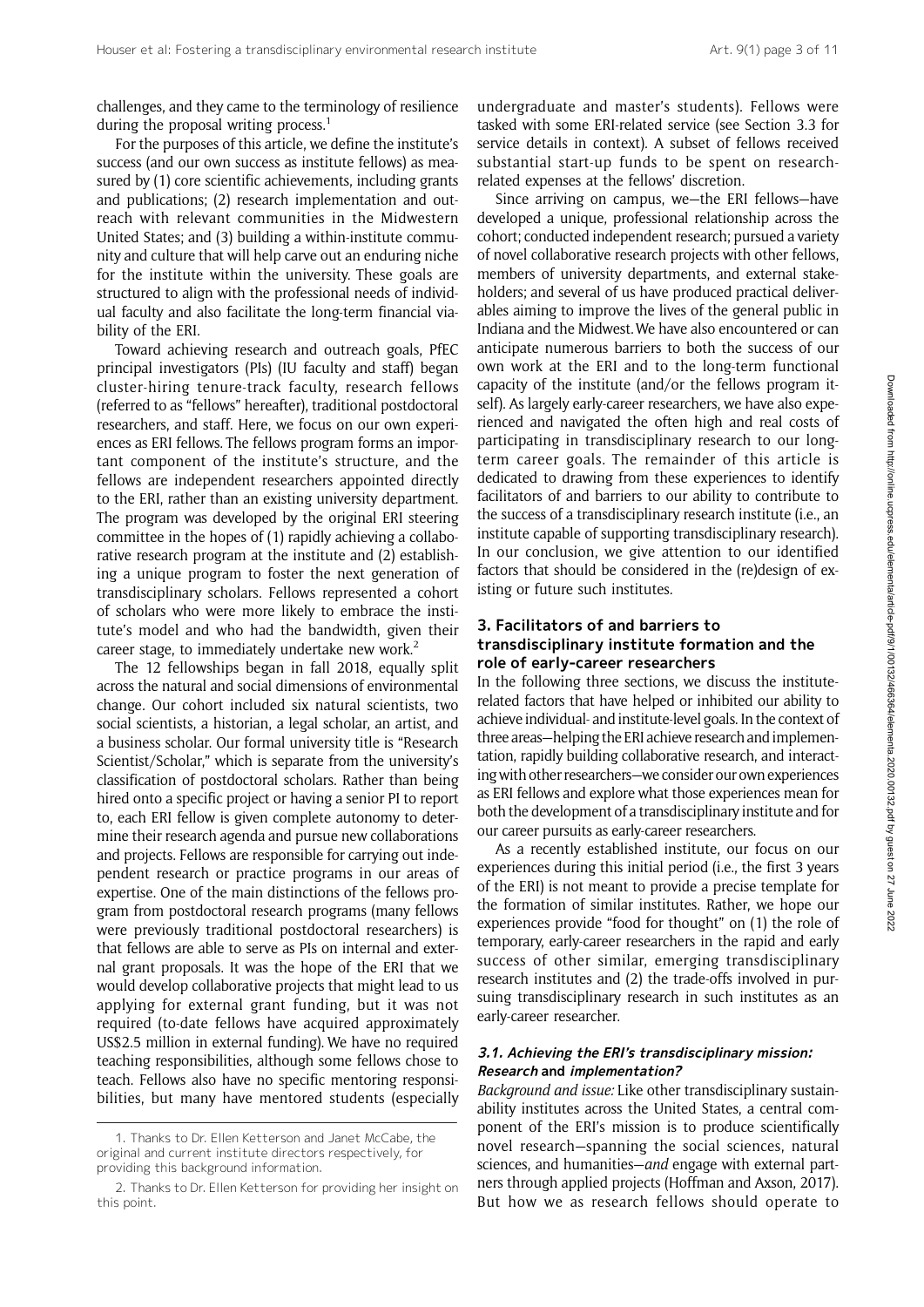contribute to that mission is not straightforward. As the mission statement is currently expressed, the institute aspires to both conduct research and partner with communities to implement solutions to enhance environmental resilience. How can, or should, the fellows aid the institute in excelling in both research and implementation? What are the short- and long-term costs and benefits to us as early-career researchers? Will we become "Jack-of-alltrades, master of none" researchers? As fellows, we have had variable amounts of interest and success in pursuing the institute's dual missions of research and implementation. Especially initially this was shaped largely by external factors including our long-term career goals and our individual knowledge of the pitfalls and opportunities of conducting transdisciplinary research. Given that applied research is traditionally considered less prestigious and rewarded by academic culture (Sá, 2008), we expect tensions between applied and "traditional" research are common among other early-career researchers in similar institutes navigating these issues.

Facilitators: For those fellows who pursued applied projects, our early successes were considerably aided by topdown structures and actors within the institute. The presence and work of several influential individuals was key, with the ERI's past and current directors acting as political entrepreneurs to help fellows and other institute employees bridge research and implementation. Political entrepreneurs leverage their social networks, domain-related knowledge and skills, reputation, and team-building capacities to act as change agents (Christopoulos, 2006). The ERI's inaugural director (a biologist) and the current director (a lawyer) serve as visionary political entrepreneurs. The inaugural director utilized her skills and reputation as a prominent and respected scientist to facilitate relationships between university departments and across disciplines. As the former acting assistant administrator of the EPA's Office of Air and Radiation, the current director brings her extensive environmental policy experience, network of regional organizational and government contacts, and an ability to connect people with diverse skill sets to promote unique opportunities for implementation at the institute. Bottom-up efforts from the fellows and other ERI-hired faculty complemented the top-down vision instated by ERI leadership. The ERI intentionally hired fellows from multiple disciplines who had experience and/or expressed interest in applied and integrative research. Consequently, the goals of the institute's leadership largely aligned with the existing aims and interests of fellows, creating a united top-down/bottom-up pursuit of sustainability science.

The institute explicitly focuses on implementation of research as the ultimate end goal of affiliated research. As a whole, ERI had early success in achieving its related missions of research and implementation, which helped us conduct our own transdisciplinary efforts. Connections, particularly between the ERI and community partners, quickly developed within the first 2 years of the institute (such as those between Indiana mayors, other city officials, and ERI researchers and staff; e.g., see Hoosier Resilience Index, 2021). In addition to the leadership of a policy

expert (the current ERI director), this goal was made achievable through reserving funds to support the implementation manager, a full-time staff person dedicated to implementation. The implementation manager focuses on establishing connections with local communities and community organizations toward implementing research-informed tools and projects. The implementation manager helped make critical connections between the institute, the fellows, and local governments and organizations across Indiana, enabling novel research involving communities. Many (if not most) of the public deliverables achieved in the first 3 years of the institute are a result of the implementation manager's work. The success of the combined efforts of the implementation manager and a policy-practitioner director speaks to the benefits of funding such positions to work in collaboration with and in close proximity to researchers at transdisciplinary institutes. The fellows' efforts to conduct transdisciplinary research benefited from the connections formed by the implementation manager. Specifically, several of us established research projects that directly involved, and in some cases were codesigned with, community partners first connected to the institute by the implementation manager (e.g., see Hoosier Life Survey, 2021). If we had not been able to leverage the social capital of the individual in this position, we feel our efforts to form community partnerships would have been far less successful, especially given our relatively short-term appointments, which limits capacity to build trust with community organizations, and pressures to produce disciplinary achievements (see below).

It is well established that engaging in transdisciplinary research in the current academic system is costlier in terms of time investment (O'Neill et al., 2019), which can disincentivize researchers—especially early-career researchers. The fellows do not have teaching responsibilities and were given regular access to opportunities to share our research beyond the confines of academic publications (e.g., meeting with science communicators or the staff of respected popular science outlets like The Conversation). These factors additionally facilitated our ability to increase our research impact (e.g., several fellows wrote op-eds for the general public, participated in science communication events, and conducted research centered on the goals of community partners).

Barriers: Tensions between the (1) research and implementation pieces of the ERI's mission and (2) what is valued by broader academic culture have impacted our ability to achieve transdisciplinary research and support the institute's mission. First, members of the ERI community have articulated uncertainty about how the institute defines its purpose. Some institute affiliates (e.g., some staff and community members) view the institute as operating like a traditional environmental nonprofit focused primarily on working with communities and other partners to engage in implementation, education, and outreach. Other affiliates (e.g., some faculty) have noted concern as the ERI attempts to fulfill both the roles of supporting academic research and focusing on outreach efforts that do not always directly involve the research produced by ERI affiliates. As fellows, we noticed these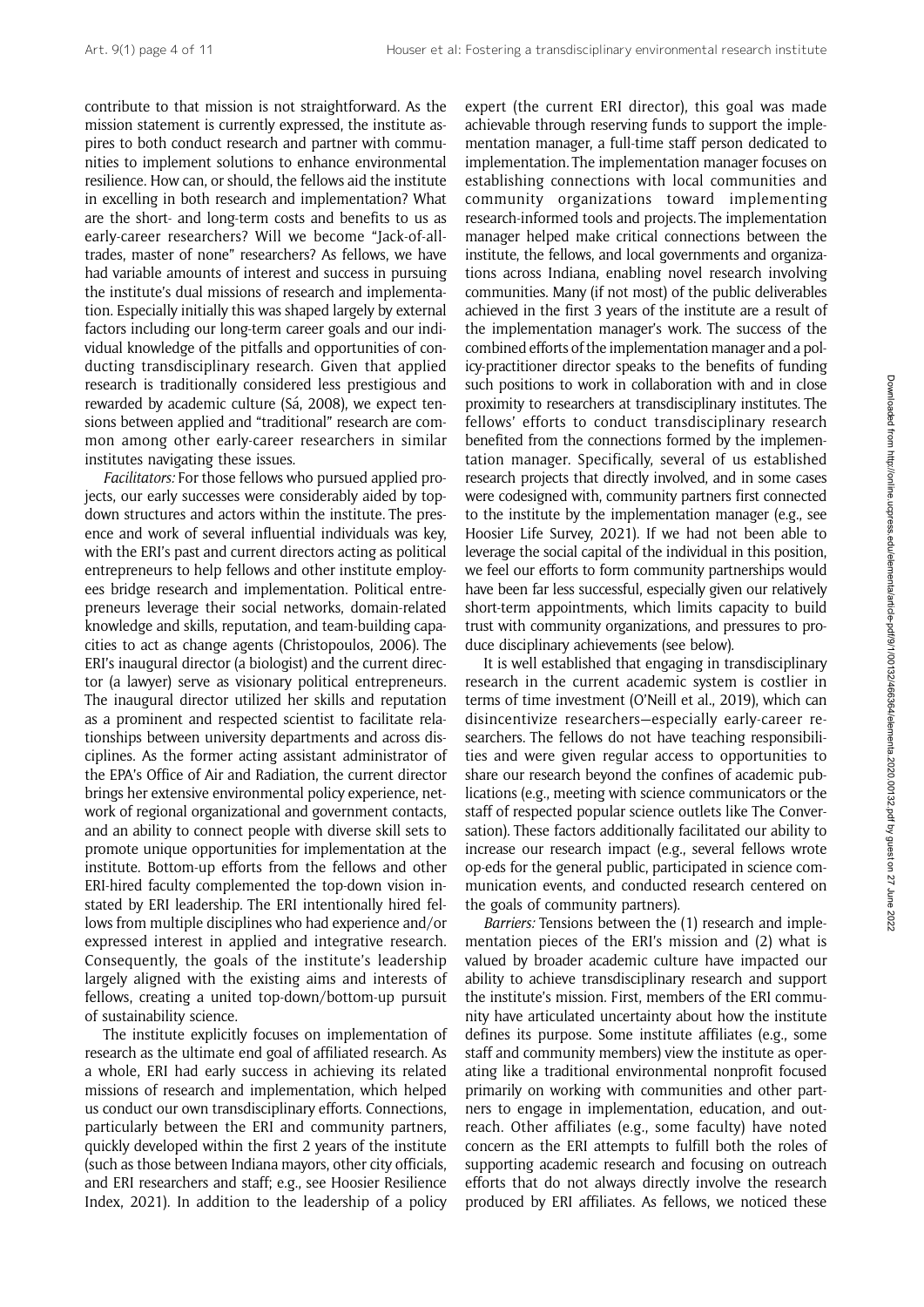tensions, and they led us to question how to allocate our time between traditional scholarly activities (e.g., peerreviewed journal articles and manuscripts) and outreach valued by the ERI (e.g., op-eds). For example, throughout the first year of our positions, we explicitly discussed whether we should write op-eds or policy briefs at all and whether we should prioritize this type of work potentially at the expense of academic manuscripts. Several of the fellows did write individual and/or collaborative op-eds, but for some of us, the time-cost for this type of work has been too great, especially as we pursue permanent positions elsewhere.

As a cohort, we all came to different conclusions about the costs and benefits of contributing to research and implementation depending partially on our career goals and recognizing the costs of transdisciplinary research in the current academic system. Fellows were not provided explicit requirements on either the types of activities we should engage in or how much time to devote to these activities. In the absence of formal requirements, some fellows reverted to disciplinary research that we are more familiar with (less costly to initiate). Several of us are pursuing tenure-track positions, and our experience tells us disciplinary research is often more valued bymuch(if not most) of the tenure-track job market. Even though the institute intentionally hired fellows and other faculty who were experienced in transdisciplinary research and/or expressed interest in it, this did not always prevail over the broader academic culture that still largely incentivizes disciplinary research, especially for early-career researchers seeking tenure-track positions. Essentially, if applied work will not be valued by a desired future employer, dedicating resources to it now may prevent the achievement of a future career goal as defined by existing academic cultures. The tension generated by doing work that is valued by the institute (and supports its mission), but less valued by the standard academic job market, is therefore a central and pervasive barrier to the ERI's success, and we expect it is for many other transdisciplinary sustainability institutes as well.

Looking ahead: It remains to be seen to what degree supporting research and implementation efforts can be achieved in the long term at the ERI, given its infancy. As Hoffman and Axson's (2017) survey of interdisciplinary sustainability institutes at research universities suggests, the ERI may benefit from conversations with on and offcampus communities to promote transparency and clear definitions of how the ERI envisions its future goals and what success will mean. In addition, infrastructure should continue to be developed and supported for data generation (e.g., super computing resources), management (e.g., database development), and sharing, especially in engaging and interactive formats tailored to the end users' implementation goals (e.g., see FutureWater, 2021). Practical tools and personnel dedicated to the development and implementation of researcher–user interfaces have already achieved transdisciplinary outcomes at the ERI. Constructive and iterative feedback from community- and state-level stakeholders can ideally focus and expand researchers' efforts and data output in ways that support both traditional academic and implementation goals.

Finding strategies that mitigate tensions between shortand long-term career goals is also necessary, for the ERI and other like-minded institutes, if affiliated researchers, including temporary employees such as fellows, are to fully dedicate themselves to research and implementation.

In addition to actively changing the norms of academia, could explicitly providing opportunities to prepare for and pursue nonacademic scientific careers be important to reconciling tensions between what academia currently values (disciplinary work) and the success of transdisciplinary institutes? This could be achieved, in part, through focusing on connecting institute fellows with local industry, government, or nonprofits via partnerships and collaborative projects where working relationships resembling quasi-internships could form. At least for some fellows, such efforts could diminish concerns about finding future academic employment and enable them to go "all in" on applied, transdisciplinary work (that aims to produce more than journal articles). The long-term success of a transdisciplinary institute like the ERI may be better supported if the university invested in permanent, full-time research scientists (i.e., if the fellows' positions were not temporary).

#### 3.2. Rapidly achieving cross-disciplinary, collaborative research

Background and issue: Achieving cross-disciplinary, collaborative research between fellows and affiliated faculty, and especially developing successful grant proposals, was noted as a key outcome to achieve within the ERI's initial 5-year funding period. Although we were not required to submit external proposals, the ability to serve as PI on external proposals was a major draw of the fellow position for many of us, for our own career goals. Additionally, the acquisition of external grants are key means through which many inter/transdisciplinary institutes financially support themselves, and such achievement would potentially promote future investments by the university and wider community (Hoffman and Axson 2017). Yet, connecting and communicating across disciplinary divides is one of the major challenges to doing inter- and transdisciplinary research (Pickett et al., 1999; Guise et al., 2017) and therefore a barrier to successful proposal development. While individual dynamics certainly matter for whether and to what extent these connections develop, intentional institutional practices can help to promote the emergence of collaborations between scholars. For the ERI, what practices facilitated the emergence of crossdisciplinary, collaborative research among our cohort of fellows and between ourselves and other collaborators?

Facilitators: ERI fellows are unique among most postdoctoral researchers in that we apply for grants as full project PIs and were given autonomy to determine our research agendas. Upon being hired, some fellows were introduced to preexisting working groups of tenure-track faculty and/or institute leadership (which we were encouraged to participate in, but not directed to). These dual programmatic features—providing autonomy, yet also opportunities to engage in ongoing collaborations—were conjointly important to promoting further collaborative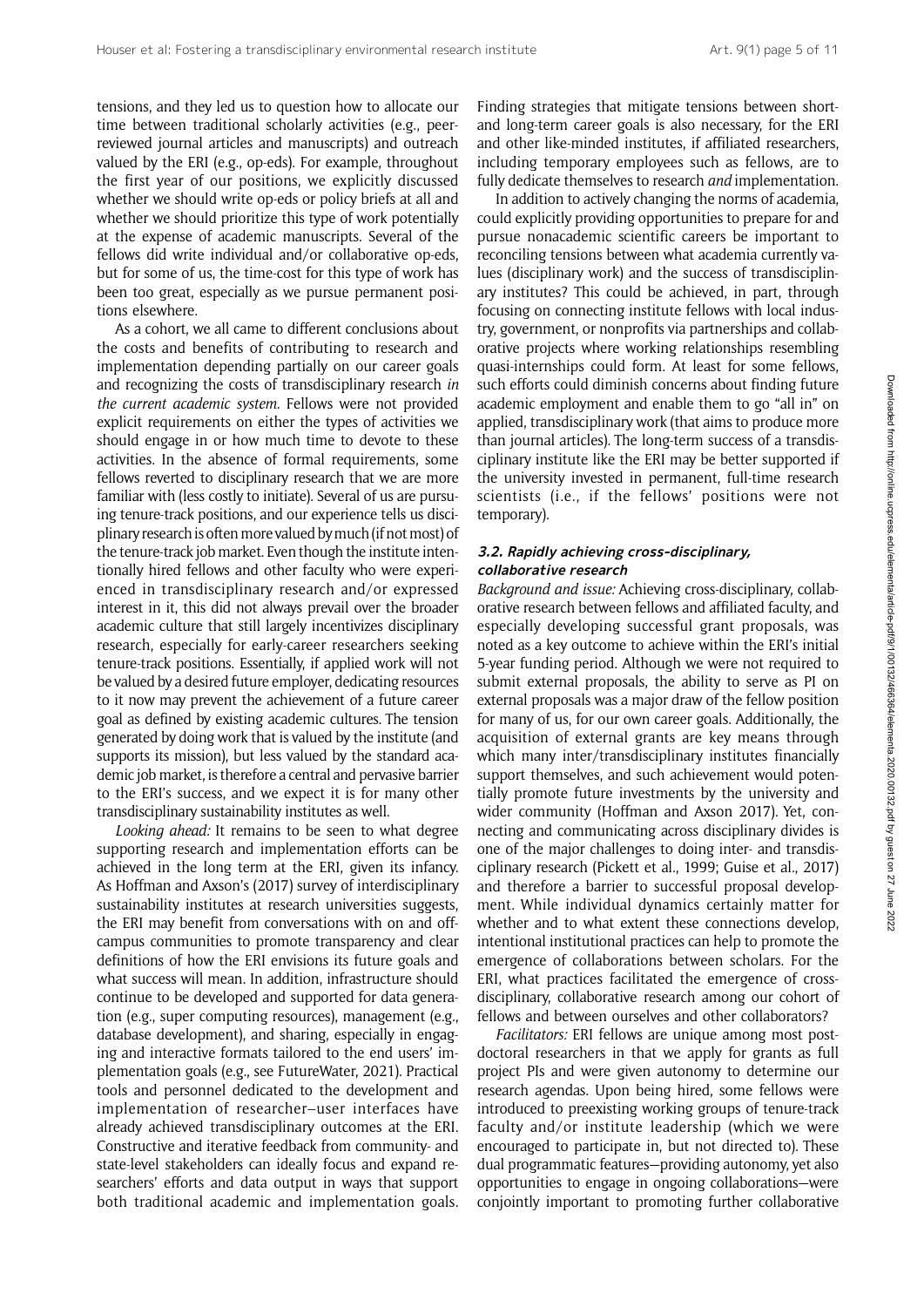efforts, especially for proposal writing. Our autonomy ensured that true enthusiasm for the people and the ideas behind new proposals drove our interest and participation, which fostered our commitment to transdisciplinary projects. Although not all current or future institutes may be capable of offering such autonomy to their researchers, our experiences speak to the benefits of offering at least some autonomy when possible.

A number of collaborative proposals and projects were developed exclusively between fellows (including this very article). Being of equal professional rank (i.e., all fellows) reduced the potential for power dynamics to emerge that could create disincentives to holding honest conversations (i.e., the traditional academic hierarchy was leveled). From our experiences, being able to be open and honest about concerns or points of confusion (1) directly facilitates transdisciplinary conversations, which are notably difficult to navigate (O'Rourke and Crowley, 2013), and (2) builds social capital (i.e., the strength of relationships; Dekker and Uslaner, 2003) that can foster future collaborations (Mountford et al., 2019). This points to the benefits of bringing in cohorts (three or more) of multidisciplinary, equal-rank researchers when possible.

Additionally, and not surprisingly, frequent in-person and planned meetings were important to developing relationships between the fellows. The fellows hold biweekly "fellows meetings" to discuss formal agenda items. But these meetings also function as a space for casual conversation. Both the semi-casual style of these meetings and their regular occurrence facilitated the emergence of diverse topics, such as potential research ideas, and supported the creation of social capital among us, leading to a number of transdisciplinary project proposals (e.g., see Midwestern Aquatic Invasive Species, 2021; Hoosier Lifelines, 2021). Monthly casual "coffee and donut" meetings (formally titled "Climate Conversations")—which were open to all and often included affiliated faculty and external partners (e.g., U.S. Geological Survey members)—also served to connect us to other existing efforts to address climate change. These meetings were supported by crucial institute financial investments in staff who helped with logistics like event space. Finally, a call for an internal pilot-grant was announced during our first year and worked as a catalyst that motivated us to capitalize on the emerging building blocks of transdisciplinary collaborations. This initial call funded several collaborative projects among the fellows including the one on invasive species (Midwestern Aquatic Invasive Species, 2021) "and one on [isotopic] approaches to investigating changing bird migration" (Isotopic Studies of Animal Migrations, 2021).

Barriers: The independent nature of the fellows program is one aspect that attracted many of us to the institute. The balance between maintaining that independence and directly contributing to existing projects and programmatic aims is a challenge we faced and will likely continue to experience. Although we rapidly developed a tight-knit group and made numerous connections with ERI faculty and community partners, our efforts to establish connections with researchers located in other units of the university proved difficult in many cases. The institute attempted to integrate us within traditional departments through adjunct faculty appointments in our respective disciplinary homes. The impact of these formal associations was mixed. In some cases, the unique transdisciplinary, environmental focus of some of our research agendas limited the capacity for this appointment to be anything more than a label, as there was limited connection between our work and some departments' major research and teaching interests. In particular and not unsurprisingly, the more transdisciplinary a fellow's work was, the less likely they were to develop strong connections within a home department.

Similar to other institutes (Hoffman and Axson, 2017), the limited incentives for noninstitute faculty to seek collaborative efforts with institute fellows and researchers, especially given the tension between transdisciplinary research and traditional department evaluation criteria, limited our ability to more fully integrate our work across the university (e.g., within many university departments). This divide between the ERI and university departments was especially noticeable to some of us as we applied for various external grants. A potential solution could be more top-down support (cultural and financial) from the university to ensure traditional departments benefit from collaborating with us as ERI researchers.

Looking ahead: The institute is taking seriously the need to promote both internal and external institutional collaborations and connections. Institute leadership, as well as many of the fellows, is actively considering how to position themselves and the institute in such a way that it becomes more inclusive and inviting for nonassociated faculty and how to better integrate the fellows with the broader university community. Given many ERI researchers' unique focus on implementation, framing the institute as the place at IU for novel, yet applied environmental research may support the longevity of the institute as more attention is paid to outreach and community deliverables in major federal grants.

As noted, the autonomy provided to us was/is beneficial in a number of ways, and we think it should be considered by other institutes. Yet this autonomy may need to be more structured moving forward to ensure our work builds toward achieving longer term institutional/societal goals. Goal-based strategic planning could potentially serve to bridge our autonomous pursuits and the institute's longterm goals. The University of Minnesota's Institute on the Environment, for instance, pursues tangible, specific goals (e.g., "Build a Carbon Neutral Minnesota"). This planning strategy provides clear ends to pursue but does not necessarily determine the means to get there. Adopting this strategic planning approach in tandem with an independent fellowship program could support the creativity and energy that autonomous and self-motivated researchers can offer without sacrificing an institute's capacity to pursue consistent and clear long-term goals.

## 3.3. Building <sup>a</sup> community: The trade-offs of being temporary employees

Background and issue: The ERI employs university faculty and staff with widely different career stages and roles,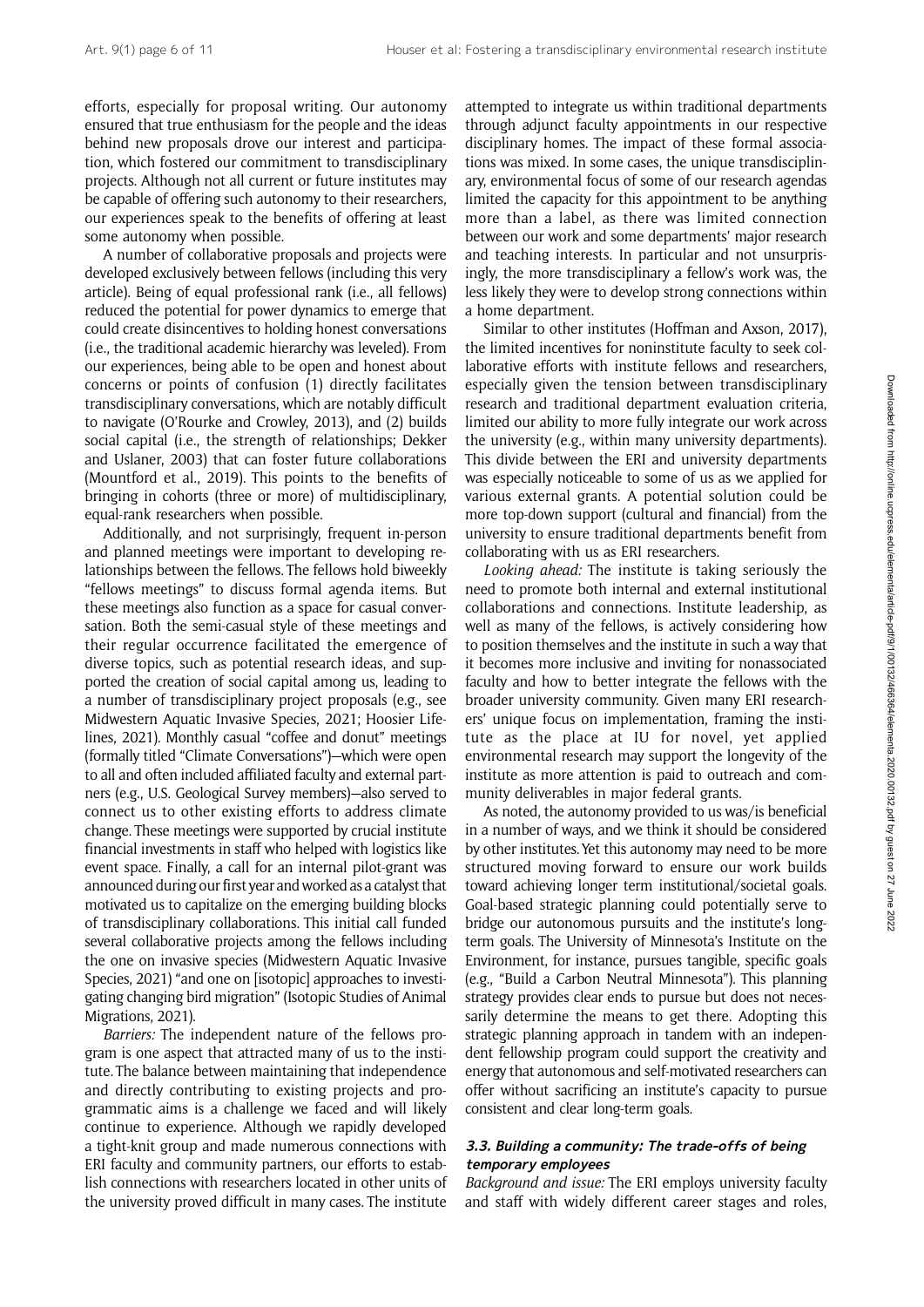including administrative staff, implementation staff, fulltime research associates and technicians, postdoctoral research associates, fellows, and tenure-track/tenured faculty. Partially because the ERI exists within the confines of a university system, there are obvious and sometimes challenging disparities in the responsibilities of and incentives for people with different roles and career stages to be actively involved in the ERI community. The ERI fellows are directly appointed to the institute without required teaching responsibilities, unlike tenure-track faculty who were also hired as part of the Grand Challenge initiative (and also unlike the fellows/affiliates of many other such institutes; Hoffman and Axson, 2017). As a result, the fellows have different service responsibilities largely focused around ERI community building. In line with the independent spirit of the overall position, the fellows were not given specific ERI service responsibilities. However, the ERI leadership suggested (1) we develop a fellowsmanaged seminar series open to the university community and general public, and (2) we establish other activities that could facilitate community building within the ERI and between the ERI and the broader university.

Transdisciplinary environmental institutes, including the ERI, live and die based on the voluntary participation of university faculty, staff, administration, and community partners. Ensuring the continued existence of the institute depends on creating a wide-reaching community of scholars and practitioners, as well as a stellar reputation. But what does it mean for the future of an institute to have temporary employees like us responsible for important pieces of the institute's community building and the research pursued within the institute? How does this impact fellows' and the institute's ability to integrate with the wider university?

Facilitators: We have contributed to activities that help maintain the institute's sense of community, including organizing the annual fall research symposium, establishing and maintaining an invited-speaker seminar series, and hosting a monthly networking "Climate Conversations" event. We started organizing these events shortly after our appointments began, which helped build social capital among ourselves, but also between ourselves and other members of the ERI and university communities. Events like the invited speaker series and fall symposium have been well attended by the broader ERI community, and people have noted feeling more connected to the ERI via these events. The extradepartmental placement of the ERI also allows these events to be broader and encourage a less parochial audience than might be the case within a traditional department.

Barriers: An institute focused on "wicked" problems that require input from many perspectives and expertise (that often proceed in isolation) faces inherent challenges to impactful action. Barriers to the formation of a sustained and united community working toward such goals at the ERI include reliance on nonpermanent faculty and personnel (like ourselves) to strengthen a community that they are likely to depart in the future. The push and pull of investment in institutional community building and the

pressure felt by many of us to find permanent positions creates an incentive conflict for us as largely early-career researchers. Because we work within the confines of existing academic culture, we are continuously aware of the trade-offs. The time we invest in community building may hurt us later, both in terms of being connected to a community we must depart and in terms of reducing time for activities that may be more likely to help us secure permanent employment.

Additionally, several of us feel that it is sometimes a struggle to balance the intellectual freedom we have been given to pursue our research agendas with the ways in which the temporary nature of our position affects our ability to start and maintain our research projects and connections with other faculty, especially potentially more time, energy, and resource intensive transdisciplinary ERI-related research. Most notably, it takes time with community partners to earn their trust and realize their applied goals. Term-limited fellows lack not only time, but most of us had limited experience/training in participatory research practices. While some science communication training was provided and as noted above, full-time ERI staff provided guidance and connections, these issues still hindered (but certainly did not prevent) the development of fellowexternal partner collaborations.

Looking ahead: In large part, the challenges of us fully contributing to the institute's mission and achieving our own professional goals are directly tied to the temporary nature of our positions. Tensions between participating in ERI-related service and research are particularly acute for those of us who are pursuing tenure-track positions because we are incentivized by the existing academic culture to focus the majority of our efforts on research (an apparent zero-sum game between service and research). If the fellows program substantially changes in the future (e.g., it is smaller or does not exist), can the ERI structure or influence university incentives such that service supporting the ERI community is more rewarded among other types of staff and faculty? What if universities creating transdisciplinary institutes considered creating permanent (as opposed to temporary) research scientist positions that would also be responsible for service activities to build social capital within the institute's community and between the institute and community partners? The ERI is not alone in facing these types of challenges.

If these barriers are addressed, initial investments in the ERI could have wide-reaching benefits for both the temporary employees of such institutes and the broader university and surrounding community. Transdisciplinary institutes such as the ERI remain the central medium for scholars in traditional university departments to pursue applied research, which is one of the most promising means of addressing environmental crises (Hart et al., 2016).

## 4. Conclusions and opportunities moving forward

As the importance of establishing transdisciplinary research institutes capable of addressing society's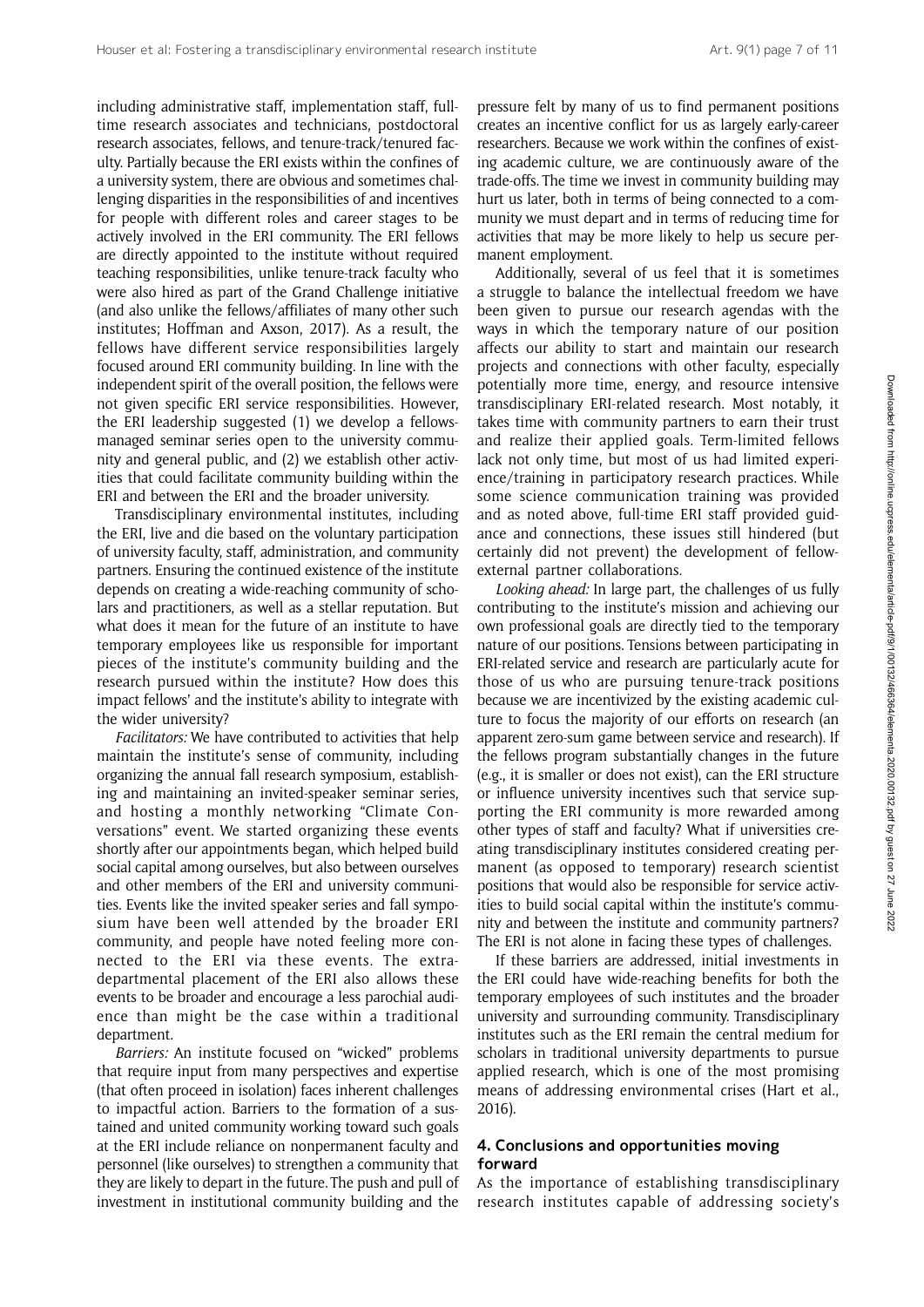problems continues to increase, the need for studies assessing the factors that support or limit their initial and longterm success intensifies. Although IU's ERI is relatively new, several insights have emerged related to our experiences as early-career researchers and our ability to (1) support the ERI in achieving transdisciplinarity, (2) rapidly establish cross-discipline and collaborative research among our cohort and other faculty, and (3) build and maintain within-university and within-institute relationships while pursuing permanent employment. Looking across these areas, social capital (i.e., trusting, strong relationships), particularly among ourselves and between ERI faculty and staff and nonuniversity, community partners, was a key facilitator of all three. A common barrier to us as largely early-career researchers was a mismatch between the institute's transdisciplinary mission and traditional university institutions that limit incentives to engage in longer term transdisciplinary research and community building. To assist with the development of the facilitators and to overcome the barriers that we have outlined, other institutes and other early-career researchers navigating the trade-offs of transdisciplinary research may consider the following questions and suggestions.

#### 4.1. Hiring considerations in transdisciplinary institutes

As noted, the dual features of autonomy and opportunities to join ongoing collaborations helped ERI fellows achieve rapid transdisciplinary research initiatives. However, the finite and autonomous nature of the ERI fellow position creates some barriers to the long-term success of the ERI. Would fewer, but more permanent positions, be more effective? What will be the role of temporary faculty (including fellow-type positions) in developing research and conducting service? Should other transdisciplinary institutes try to establish fellows' programs similar to that of the ERI's model?

One potential hiring model could focus on achieving applied sustainability goals while training the next generation of transdisciplinary researchers for nonacademic positions. A small staff of permanent applied research scientists and dedicated implementation staff (e.g., the ERI implementation manager) could undertake consistent and applied work over time while simultaneously mentoring and training cohorts of annual fellows who could bring transdisciplinary and applied expertise to nonacademic environmental positions. Traditional departments continue to train PhDs largely for careers in academia despite the dramatic shortfall of academic jobs for PhDs (McKenna 2016). Such an approach to institutional staffing could promote long-term achievement and help the institute to serve, rather than compete with, existing university departments (Hoffman and Axson, 2017). Several of the ERI fellows have felt that a position as a permanent, applied researcher at a transdisciplinary university institute is their ideal career, if only it widely existed. Notably, land grant universities already employ faculty with Extension appointments. Although these positions serve as a precedent for permanent, applied research/implementation dedicated scientists at universities, they are not

synonymous with what we are proposing. Extension faculty are generally tenure-track in a specific department. Their research activities may then be guided by the same disciplinary constraints that shape the activity of other non-Extension faculty (Sá, 2008). A permanent position rank of applied scientist at a transdisciplinary institute could more directly foster transdisciplinary work and help to overcome the discussed barriers associated with termlimited work on societal, environmental issues.

#### 4.2. How did the ERI shape the fellows and our career pathways?

The ERI fellows have consistently struggled with the tradeoffs associated with contributing to the community and mission of a transdisciplinary institute. Some of us depending on how disciplinary we were when we started our ERI positions and the norms of our respective fields were more constrained and less incentivized to engage in transdisciplinary work from the beginning. These pressures are/were especially acute for those of us pursuing tenuretrack positions. Our capacity to practice applied research is constrained partially by a need to market ourselves as belonging to a traditional discipline (e.g., biology, sociology, history) such that we "fit" into existing academic departments, which largely remain siloed. Some of us have struggled on the job market in our respective disciplines for exactly this reason; we are "too broad" or no longer "fit" a department's idea of a "fill-in-the-blank" scholar. In our experience, there is a kind of "goldilocks principle" for engaging in transdisciplinary research as an early-career researcher pursuing a tenure-track position. Current academic culture incentivizes us to be somewhere in the middle—engaging in applied research that matters to the ERI and is of interest to us, but not going so far that we no longer fit a traditional discipline. Further, some of us have experienced personal changes in our own values during our time at the ERI. At least, the most disciplinary of us have come to value the way the ERI has pushed us outside of our research comfort zones and at most, some of us have developed a different relationship with our field and no longer see disciplinary academic departments that devalue research addressing broader societal issues as appropriate for us. In other words, some of us want to be part of the academy but are unfulfilled by traditional academic culture.

Although our experiences on the academic job market have been diverse—which is unsurprising in such a large and diverse cohort—several of the ERI fellows have already moved on to tenure-track academic positions in the natural sciences, social sciences, and law (and others were offered, but declined, such positions). The ability to be the PI on grant proposals and the general autonomy of our positions at the ERI provided many of us the opportunity to essentially gain a head start on running our own labs, research programs, or other equivalent academic endeavors. We were able to adjust to some of these oftenintimidating career-stage changes earlier than we would have without the ERI fellows program. In our new positions, some of us continue to navigate the trade-offs of pursuing transdisciplinary research and how we will be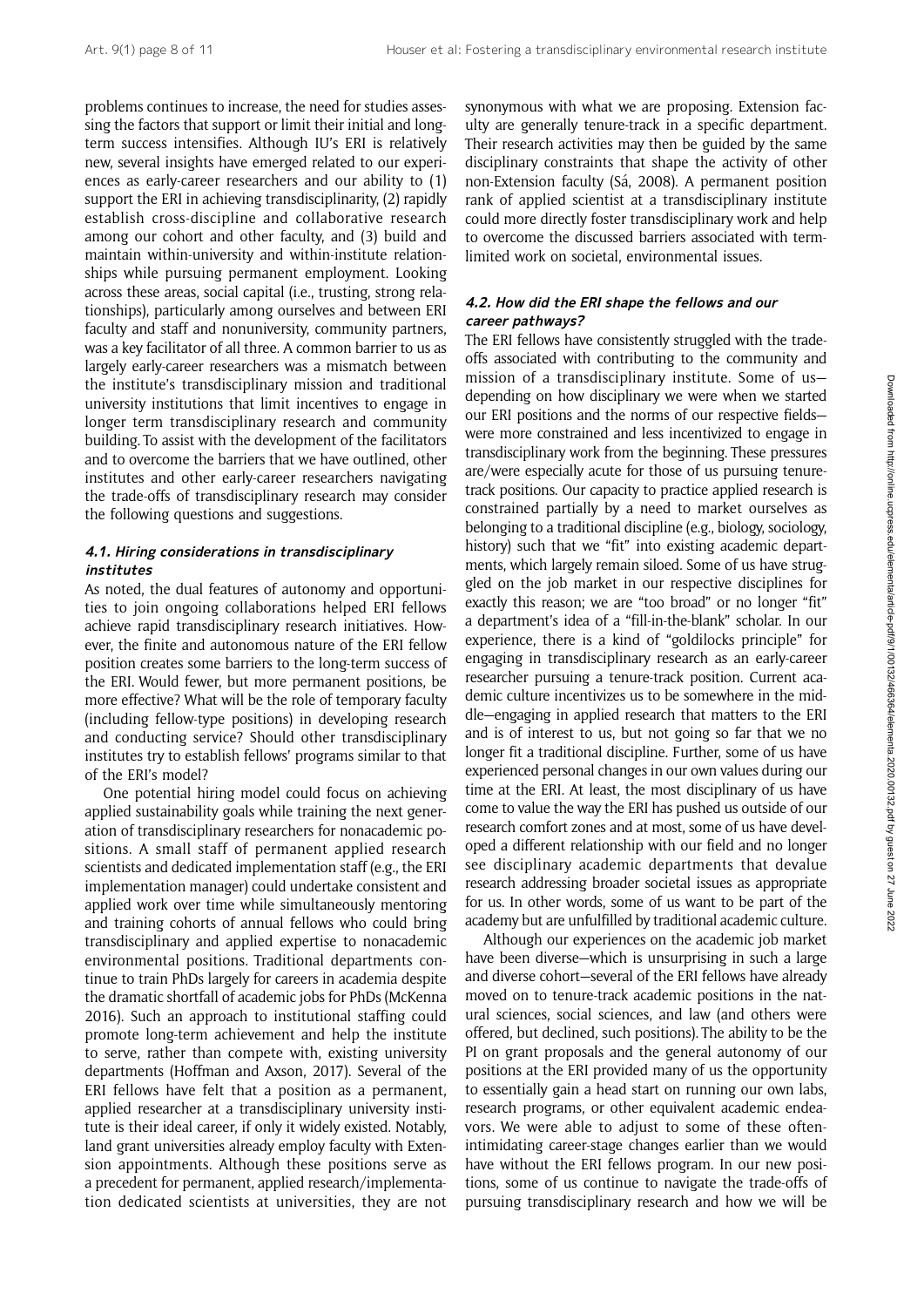evaluated by our departments and disciplines when we pursue promotion.

Considering our experiences, we suggest that people designing or modifying transdisciplinary institutes ask: how are fellows-type programs pathways to subsequent tenure-track academic positions and perhaps more importantly, should they be? Again, we wonder how the tensions and trade-offs we have experienced as fellows at a transdisciplinary institute could be radically different if there were more permanent research positions at universities to support the research and community building of transdisciplinary institutes. Will universities ever be willing to make this type of investment broadly in transdisciplinary research and specifically in full-time, permanent (i.e., not soft money) research faculty? U.S. academic culture is slowly beginning to recognize the value of transdisciplinary research—some of our post-ERI academic positions in unique departments support this. But will it change fast enough that other early-career transdisciplinary researchers are not forced out of either applied research or academia all together?

Other pertinent questions include the following: Can transdisciplinary institutes (especially if not yet formed) influence or make agreements with the university for how evaluation criteria (including hiring) might be altered for faculty involved with an institute? Can incentives be restructured to explicitly value transdisciplinary efforts? Could outreach like op-eds count as a portion of research output? Can people involved with the formation of an institute secure evaluative options for faculty following a diversity of tracks to achieve inter- and transdisciplinary research? (For an example, see the evaluation rubric developed by the ERI fellows for their own annual evaluations in the Supplemental Materials.)

We have learned from our own experiences as part of the ERI and other such institutes that there is often a desire for information on both how early-career researchers navigate these endeavors and broader "how-to" lessons for institutes. The facilitators, barriers, lessons, and questions we have discussed reflect our own experiences as ERI fellows, but likely apply to other environmentalfocused institutes and may translate to cross-cutting domains such as health or technology. Precisely how these considerations and lessons vary across diverse domains is an empirical question that remains to be answered. Consequently, we also call for additional commentaries, reflections, and analyses from other similar transdisciplinary university research institutes, and especially from other early-career and non-tenure-track researchers at such institutes. The more we are willing to openly analyze and reflect on the pitfalls and successes we have encountered in attempting to pursue transdisciplinary research and establish or maintain such institutes, the more opportunity future endeavors have to design institutes that will be successful in the short and long term. By connecting science to public practice, transdisciplinary institutes play a critical role in averting the worst of our various and interrelated crises (e.g., environmental, health, inequality). We must then rapidly come to a better understanding of (1) how to successfully design and implement these

university-based institutes and (2) how to incentivize transdisciplinary researchers if we are to achieve necessary societal change.

#### Supplemental file

The supplemental file for this article can be found as follows:

Fellows' Evaluation Document. PDF

#### Acknowledgments

We would like to sincerely thank the ERI staff for helping us host our 2020 fellows retreat, where the ideas for this article were formed (and thank you to the ERI leadership for initially bringing us together!). Thanks to Ellen Ketterson, Janet McCabe, and Eva Allen for offering their insights on the origins of the institute. We would also like to thank the editor and reviewers for their thoughtful feedback that helped us focus and improve this manuscript.

#### Funding

This work was supported by funding from the Environmental Resilience Institute, part of Indiana University's Prepared for Environmental Change Grand Challenge Initiative.

#### Competing interests

The authors declare no competing interests.

#### Author contributions

Matthew Houser and Abigail Sullivan contributed equally and are alphabetical.

Contributed to conception and design: MH, AS, TS, RM, EGB, AF, PT, JB, MW.

Drafted and/or revised the article: MH, AS, TS, RM, EGB.

#### References

- Association of Public & Land-Grant Universities. 2019. Public impact research: Engaged universities making the difference. Available at [https://www.aplu.org/](https://www.aplu.org/library/public-impact-research-engaged-universities-making-the-difference/file) [library/public-impact-research-engaged](https://www.aplu.org/library/public-impact-research-engaged-universities-making-the-difference/file)[universities-making-the-difference/file.](https://www.aplu.org/library/public-impact-research-engaged-universities-making-the-difference/file) Accessed 10 April 2021.
- Benard, M, de Cock-Buning, T. 2014. Moving from monodisciplinarity towards transdisciplinarity: Insights into the barriers and facilitators that scientists faced. Science and Public Policy 41(6): 720–733. DOI:<http://dx.doi.org/10.1093/scipol/sct099>.
- Boone, CG, Pickett, ST, Bammer, G, Bawa, K, Dunne, JA, Gordon, IJ, Mallee, H. 2020. Preparing interdisciplinary leadership for a sustainable future. Sustainability Science 15: 1723–1733.
- Cech, TR, Rubin, GM. 2004. Nurturing interdisciplinary research. Nature Structural & Molecular Biology 11(12): 1166–1169. DOI: [http://dx.doi.org/10.](http://dx.doi.org/10.1038/nsmb1204-1166) [1038/nsmb1204-1166.](http://dx.doi.org/10.1038/nsmb1204-1166)
- Christopoulos, DC. 2006. Relational attributes of political entrepreneurs: A network perspective. Journal of European Public Policy 13(5): 757–778. DOI: [http://](http://dx.doi.org/10.1080/13501760600808964) [dx.doi.org/10.1080/13501760600808964](http://dx.doi.org/10.1080/13501760600808964).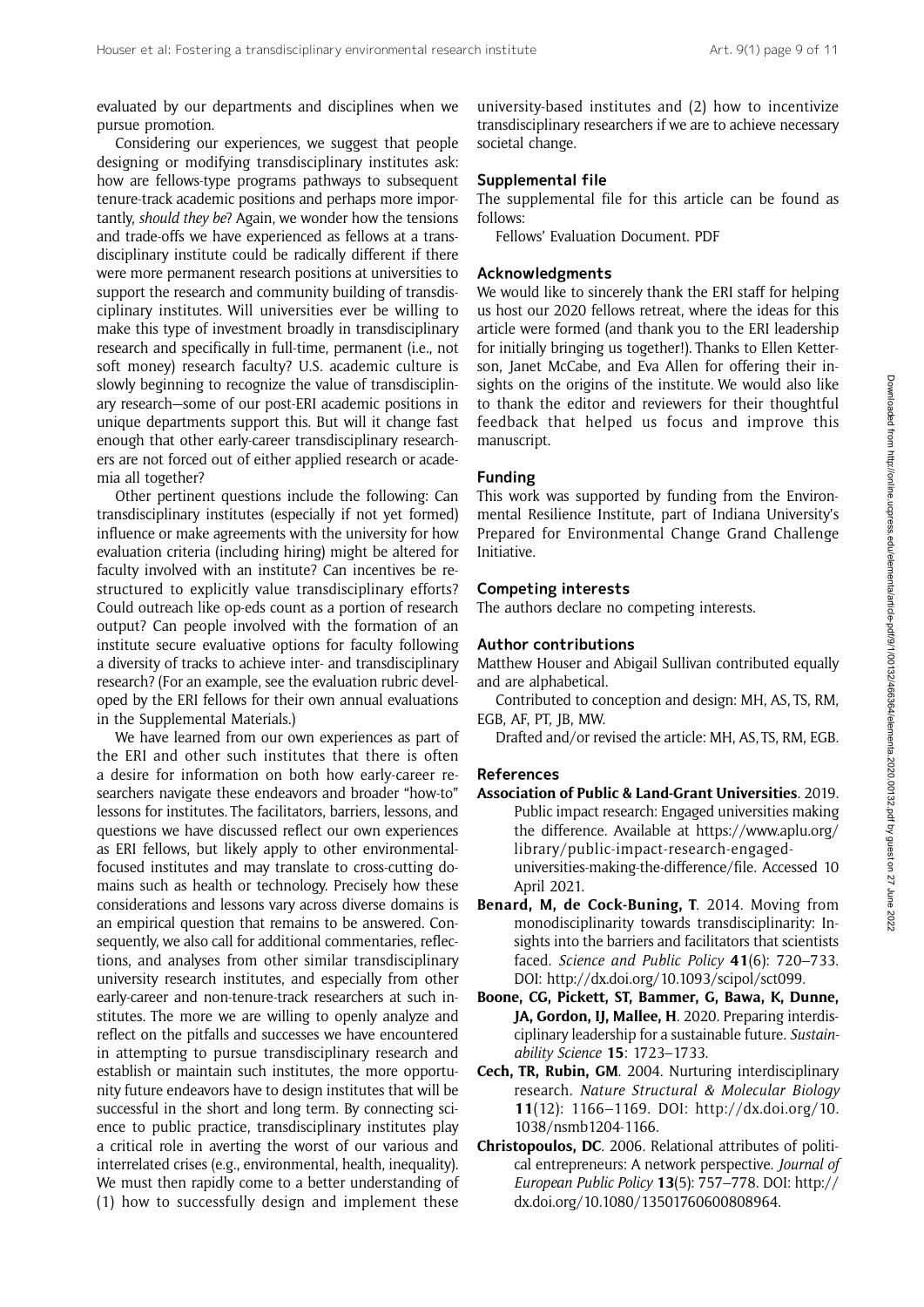- Dekker, P, Uslaner, EM eds. 2003. Social capital and Lang, DJ, Wiek, A, Bergmann, M, Stauffacher, M, Marparticipation in everyday life (vol. 23). London, UK: Routledge.
- FutureWater. (2021). Future Water. Earth and Atmospheric Sciences, Indiana University. Available at [https://futurewater.indiana.edu.](https://futurewater.indiana.edu)
- Gordon, IJ, Bawa, K, Bammer, G, Boone, C, Dunne, J, Hart, D, Taylor, K. 2019. Forging future organizational leaders for sustainability science. Nature Sustainability  $2(8)$ : 647–649.
- Guise, J-M, Winter, S, Fiore, SM, Regensteiner, JG, Nagel, J. 2017. Organizational and training factors that promote team science: A qualitative analysis and application of theory to the National Institutes of Health's BIRCWH career development program. Journal of Clinical and Translational Science 1(2): 101–107. DOI: [http://dx.doi.org/10.](http://dx.doi.org/10.1017/cts.2016.17) [1017/cts.2016.17.](http://dx.doi.org/10.1017/cts.2016.17)
- Hart, DD, Buizer, JL, Foley, JA, Gilbert, LE, Graumlich, LJ, Kapuscinski, AR, Kramer, JG, Palmer, MA, Peart, DR, Silka, L. 2016. Mobilizing the power of higher education to tackle the grand challenge of sustainability: Lessons from novel initiatives. Elementa: Science of the Anthropocene 4. DOI: [http://](http://dx.doi.org/10.12952/journal.elementa.000090) [dx.doi.org/10.12952/journal.elementa.000090.](http://dx.doi.org/10.12952/journal.elementa.000090)
- Hoffman, AJ, Axson, J. 2017. Examining interdisciplinary sustainability institutes at major research universities: Innovations in cross-campus and cross-disciplinary models (SSRN Scholarly Paper ID 2961860). Social Science Research Network. DOI: [http://dx.doi.org/](http://dx.doi.org/10.2139/ssrn.2961860) [10.2139/ssrn.2961860.](http://dx.doi.org/10.2139/ssrn.2961860)
- Hoosier Lifelines. 2021. Environmental and social change in Indiana. Environmental Resilience Institute, Indiana University. Available at [https://eri.iu.edu/](https://eri.iu.edu/research/communication-education-and-outreach/hoosier-lifelines.html) [research/communication-education-and-outreach/](https://eri.iu.edu/research/communication-education-and-outreach/hoosier-lifelines.html) [hoosier-lifelines.html.](https://eri.iu.edu/research/communication-education-and-outreach/hoosier-lifelines.html)
- Hoosier Life Survey. 2021. Documenting Hoosier attitudes. Environmental Resilience Institute, Indiana University. Available at [https://eri.iu.edu/research/](https://eri.iu.edu/research/human-impacts-and-attitudes/hoosier-life-survey.html) [human-impacts-and-attitudes/hoosier-life-survey.](https://eri.iu.edu/research/human-impacts-and-attitudes/hoosier-life-survey.html) [html.](https://eri.iu.edu/research/human-impacts-and-attitudes/hoosier-life-survey.html)
- Hoosier Resilience Index. 2021. Evaluate your risks and learn how to prepare. Environmental Resilience Institute, Indiana University. Available at [https://hri.eri.](https://hri.eri.iu.edu) [iu.edu.](https://hri.eri.iu.edu)
- Isotopic Studies of Animal Migrations. 2021. Understanding species vulnerability and resilience. Environmental Resilience Institute, Indiana University. Available at [https://eri.iu.edu/research/wildlife/](https://eri.iu.edu/research/wildlife/isotopic-studies-of-animal-migrations.html) [isotopic-studies-of-animal-migrations.html.](https://eri.iu.edu/research/wildlife/isotopic-studies-of-animal-migrations.html)
- Kellogg Commission on the Future of State and Land-Grant Universities. 1999. Returning to our roots: The engaged institution. National Association of State and Land-Grant Colleges and the Kellogg Foundation. Available at [https://www.aplu.org/](https://www.aplu.org/library/returning-to-our-roots-the-engaged-institution/file) [library/returning-to-our-roots-the-engaged](https://www.aplu.org/library/returning-to-our-roots-the-engaged-institution/file)[institution/file](https://www.aplu.org/library/returning-to-our-roots-the-engaged-institution/file). Accessed 31 May 2021.
- Kopp, R. E. (2021). Land-grant lessons for Anthropocene universities. Climatic Change 165(1): 1-12.
- tens, P, Moll, P, Swilling, M, Thomas, CJ. 2012. Transdisciplinary research in sustainability science: Practice, principles, and challenges. Sustainability Science 7(1): 25–43. DOI: [http://dx.doi.org/10.](http://dx.doi.org/10.1007/s11625-011-0149-x) [1007/s11625-011-0149-x.](http://dx.doi.org/10.1007/s11625-011-0149-x)
- Ledford, H. 2015. Team science. Nature 525: 308.
- Lélé, S, Norgaard, RB. 2005. Practicing interdisciplinarity. BioScience 55(11): 967–975.
- Liu, J, Dietz, T, Carpenter, SR, Alberti, M, Folke, C, Moran, E, Pell, AN, Deadman, P, Kratz, T, Lubchenco, J, Ostrom, E, Ouyang, Z, Provencher, W, Redman, CL, Schneider, SH, Taylor, WW. 2007. Complexity of coupled human and natural systems. Science 317(5844): 1513–1516. DOI: <http://dx.doi.org/10.1126/science.1144004>.
- McKenna, L. 2016. The number of Ph.D.s keeps rising despite bad job numbers. The Atlantic. Available at [https://www.theatlantic.com/education/archive/](https://www.theatlantic.com/education/archive/2016/04/bad-job-market-phds/479205/) [2016/04/bad-job-market-phds/479205/.](https://www.theatlantic.com/education/archive/2016/04/bad-job-market-phds/479205/)
- Midwestern Aquatic Invasive Species. 2021. Studying aquatic invasive species. Environmental Resilience Institute, Indiana University. Available at [https://eri.](https://eri.iu.edu/research/pests-and-invasive-species/what-will-midwestern-aqautic-invasions-look-like.html) [iu.edu/research/pests-and-invasive-species/what](https://eri.iu.edu/research/pests-and-invasive-species/what-will-midwestern-aqautic-invasions-look-like.html)[will-midwestern-aqautic-invasions-look-like.html](https://eri.iu.edu/research/pests-and-invasive-species/what-will-midwestern-aqautic-invasions-look-like.html).
- Mountford, N, Coleman, M, Kessie, T, Cusack, T. 2019. Interdisciplinary doctoral research networks: Enhancers and inhibitors of social capital development. Studies in Higher Education. DOI: [http://dx.doi.](http://dx.doi.org/10.1080/03075079.2019.1623768) [org/10.1080/03075079.2019.1623768](http://dx.doi.org/10.1080/03075079.2019.1623768).
- National Academies of Sciences, Engineering, and Medicine. 2005. Facilitating interdisciplinary research. DOI: [http://dx.doi.org/10.17226/11153.](http://dx.doi.org/10.17226/11153)
- Norris, PE, O'Rourke, M, Mayer, AS, Halvorsen, KE. 2016. Managing the wicked problem of transdisciplinary team formation in socio-ecological systems. Landscape and Urban Planning 154: 115–122. DOI: [http://dx.](http://dx.doi.org/10.1016/j.landurbplan.2016.01.008) [doi.org/10.1016/j.landurbplan.2016.01.008.](http://dx.doi.org/10.1016/j.landurbplan.2016.01.008)
- Oberg, G. 2011. Interdisciplinary environmental studies: A primer. West Sussex, UK: John Wiley & Sons.
- O'Neill, M, Adams, MP, Bandelt, MJ, Chester, SA, Cai, W, Nadimpalli, SP. 2019. Cohort learning: Supporting transdisciplinary communication and problemsolving skills in graduate STEM researchers. International Journal of Teaching and Learning in Higher Education 31(1): 166–175.
- O'Rourke, M, Crowley, SJ. 2013. Philosophical intervention and cross-disciplinary science: The story of the Toolbox Project. Synthese 190(11): 1937–1954. DOI: [http://dx.doi.org/10.1007/s11229-012-0175-y.](http://dx.doi.org/10.1007/s11229-012-0175-y)
- Pickett, STA, Burch,WR, Grove, JM. 1999. Interdisciplinary research: Maintaining the constructive impulse in a culture of criticism. Ecosystems 2(4): 302–307.
- Russell, AW, Wickson, F, Carew, AL. 2008. Transdisciplinarity: Context, contradictions and capacity. Futures, 40(5), 460–472. DOI: [http://dx.doi.org/10.1016/j.](http://dx.doi.org/10.1016/j.futures.2007.10.005) [futures.2007.10.005](http://dx.doi.org/10.1016/j.futures.2007.10.005).
- Sá, CM. 2008. 'Interdisciplinary strategies' in U.S. research universities. Higher Education 55(5): 537–552. DOI: [http://dx.doi.org/10.1007/s10734-007-9073-5.](http://dx.doi.org/10.1007/s10734-007-9073-5)